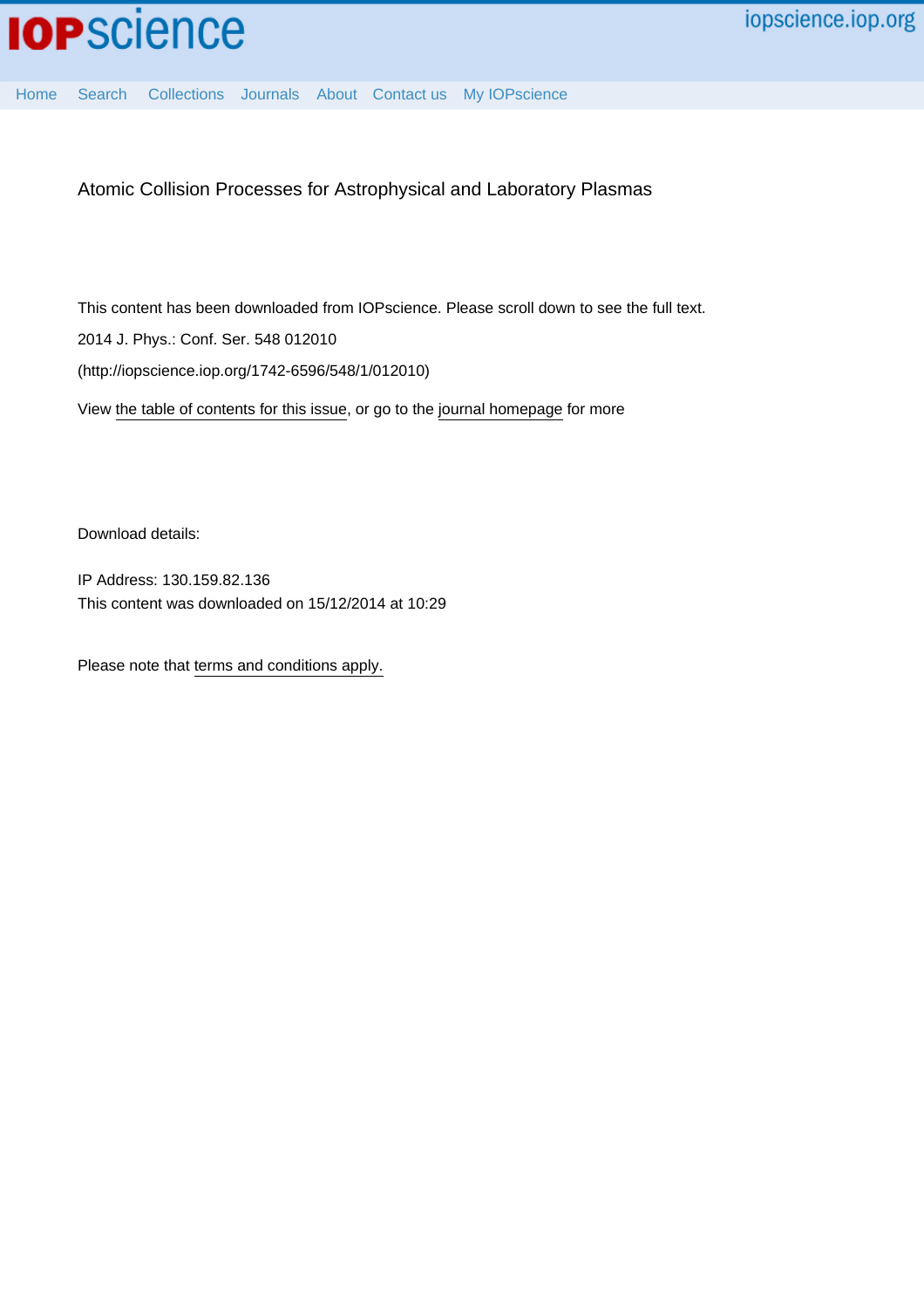# **Atomic Collision Processes for Astrophysical and Laboratory Plasmas**

## **M S Pindzola**1**, S D Loch**1**, C P Ballance**1**, Sh A Abdel-Naby**1,2**,TG Lee**1**, J Colgan**3**, C J Fontes**3**, N R Badnell**<sup>4</sup> **and M G O'Mullane**<sup>4</sup>

 $^1$  Department of Physics, Auburn University, Auburn, AL 36849, USA  $^2$  Department of Physics, Beni Suef University, Beni Suef, Egypt  $^3$  Theoretical Division, Los Alamos National Laboratory, Los Alamos, New Mexico 875

<sup>4</sup> University of Strathclyde, Glasgow, UK

E-mail: pindzola@physics.auburn.edu

**Abstract.** An accurate knowledge of atomic collision processes is important for a better understanding of many astrophysical and laboratory plasmas. Collision databases which contain electron-impact excitation, ionization, and recombination cross sections and temperature dependent rate coefficients have been constructed using perturbative distorted-wave methods and non-perturbative R-matrix pseudo-states and time-dependent close-coupling methods. We present recent atomic collision results.

#### **1. Introduction**

Accurate atomic and molecular databases underpin current research efforts in a variety of scientific and engineering areas: including controlled fusion energy, astrophysics, radiation biophysics, fluorescent lamps, and atmospheric pollutant removal. For example, all light elements (H-O) are of interest for fusion experiments; in particular Li and B as wall coating materials and Be and C as primary wall materials.

Over the years both theory and experiment have provided increasingly more accurate cross sections for the electron-impact excitation, ionization, and recombination of atoms and their ions. In this paper we review perturbative distorted-wave methods and non-perturbative R-matrix with pseudo-states and time-dependent close-coupling methods in both their non-relativistic and fully-relativistic versions.

The rest of the review paper is structured as follows: in Section II we describe distorted-wave, R-matrix, and time-dependent close-coupling methods and give an electron-impact ionization cross section example, and in Section III we give a brief review of current projects.

#### **2. Basic Collision Theory**

2.1. Configuration-Average Distorted-Wave (CADW) Method For ionization a general transition between configurations has the form:

$$
(n_0 l_0)^{w_0} k_i l_i \to (n_0 l_0)^{w_0 - 1} k_e l_e k_f l_f , \qquad (1)
$$

where  $w_0$  is a subshell occupation number,  $n_0l_0$  are quantum numbers of the bound electron, and  $k_i l_i$ ,  $k_e l_e$ , and  $k_f l_f$  are quantum numbers of the initial, ejected, and final continuum electrons.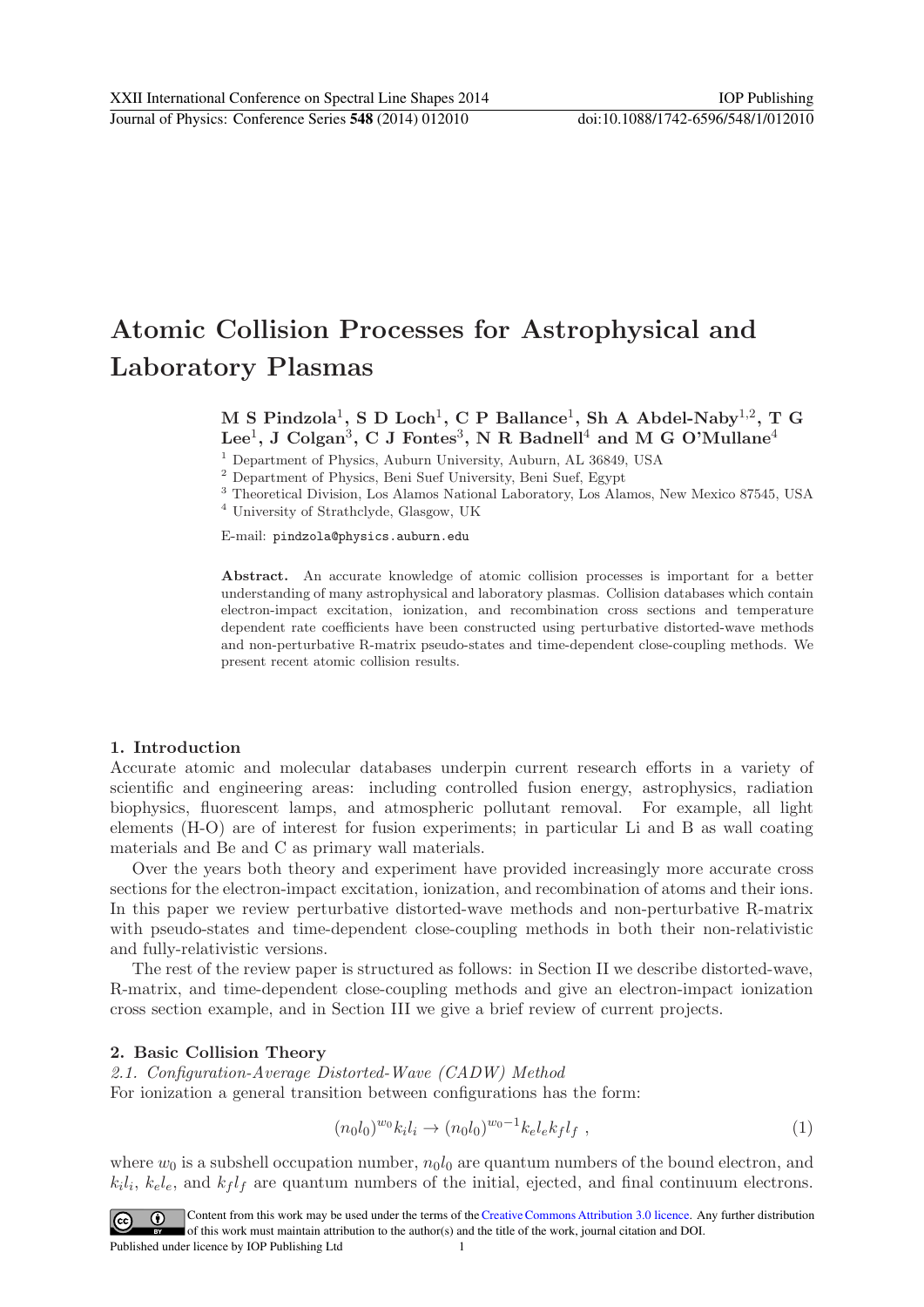XXII International Conference on Spectral Line Shapes 2014 IOP Publishing Journal of Physics: Conference Series **548** (2014) 012010 doi:10.1088/1742-6596/548/1/012010

The configuration-average ionization cross section is given by[1]:

$$
\sigma_{ion} = \frac{32w_0}{k_i^3} \int_0^{E/2} \frac{d\epsilon_e}{k_e k_f} \sum_{l_i, l_e, l_f} (2l_i + 1)(2l_e + 1)(2l_f + 1) \mathcal{S}(n_0 l_0 k_i l_i \to k_e l_e k_f l_f) , \qquad (2)
$$

where  $k = \sqrt{2\epsilon}$  and the continuum normalization is one times a sine function.

For excitation a general transition between configurations has the form:

$$
(n_1l_1)^{w_1+1}(n_2l_2)^{w_2-1}k_il_i \to (n_1l_1)^{w_1}(n_2l_2)^{w_2}kf_lf , \qquad (3)
$$

where  $w_1$  and  $w_2$  are subshell occupation numbers,  $n_1l_1$  and  $n_2l_2$  are quantum numbers of the bound electrons, and  $k<sub>i</sub>l<sub>i</sub>$  and  $k<sub>f</sub>l<sub>f</sub>$  are quantum numbers of the initial and final continuum electrons. The configuration-average excitation cross section is given by:

$$
\sigma_{exc} = \frac{8\pi}{k_i^3 k_f} (w_1 + 1)(4l_2 + 3 - w_2) \sum_{l_i, l_f} (2l_i + 1)(2l_f + 1) S(n_1 l_1 k_i l_i \to n_2 l_2 k_f l_f).
$$
 (4)

For dense plasmas the initial and final distorted-waves and the Coulomb matrix elements found in  $\mathcal{S}(n_0l_0k_il_i \rightarrow k_\text{e}l_\text{e}k_\text{f}l_\text{f})$  of Eq.(2) and  $\mathcal{S}(n_1l_1k_il_i \rightarrow n_1l_2k_\text{f}l_\text{f})$  of Eq.(4) are modified to include an exponential screening factor:

$$
SF(r) = e^{-r/\Lambda},\tag{5}
$$

where the Debye-Huckel screening radius  $\Lambda = \sqrt{T_e/4\pi N_e}$ ,  $T_e$  is the electron temperature, and  $N_e$  is the electron density. Fully-relativistic subconfiguration-average distorted-wave ionization and excitation cross sections may also be calculated[2].

#### 2.2. R-Matrix Pseudo-States (RMPS) Method

The R-Matrix method[3] splits the scattering process into two regions. The total wavefunction in the inner region is given by:

$$
\Psi_k^{N+1} = \mathcal{A} \sum_{i,j} a_{ijk} \psi_i^{N+1} \frac{u_{ij}(r_{N+1})}{r_{N+1}} + \sum_i b_{ik} \chi_i^{N+1} , \qquad (6)
$$

where A is an antisymmetrization operator,  $\psi_i^{N+1}$  are channel functions obtained by coupling N - electron target states with the angular and spin functions of the scattered electron,  $u_{ij}(r)$  are radial continuum basis functions, and  $\chi_i^{N+1}$  are bound functions which ensure the completeness of the total wavefunction. The coefficients  $a_{ijk}$  and  $b_{ik}$  are determined by diagonalization of the total  $(N + 1)$  electron Hamiltonian. The total wavefunction in the outer region is given by:

$$
\Psi_k^{N+1} = \sum_i \psi_i^{N+1} \frac{v_i(r_{N+1})}{r_{N+1}}, \qquad (7)
$$

where the radial wavefunctions  $v_i(r)$  are obtained by solving the coupled differential equations given by:

$$
[T_i(r) + V_{ij}(r)]v_i(r) = 0
$$
\n(8)

where  $T_i(r)$  is a kinetic and nuclear energy operator and  $V_{ij}(r)$  is an asymptotic coupling operator. The inner and outer region solutions are matched at the boundary and the K-matrix is extracted. Excitation cross sections are obtained by relating the K-matrix to the S-matrix.

Over the years, a non-relativistic RMLS suite of codes has been developed for low Z atoms and ions, a semi-relativistic RMLSJ suite of codes has been developed for medium Z atoms and ions, and a fully-relativistic RMjjJ suite of codes has been developed for high Z atoms and ions. With the addition of pseudo-states, the R-matrix method becomes more accurate for excitation to high-lying excited states. The RMPS method can also be used to calculate electron-impact ionization cross sections, including both direct ionization and excitation-autoionization.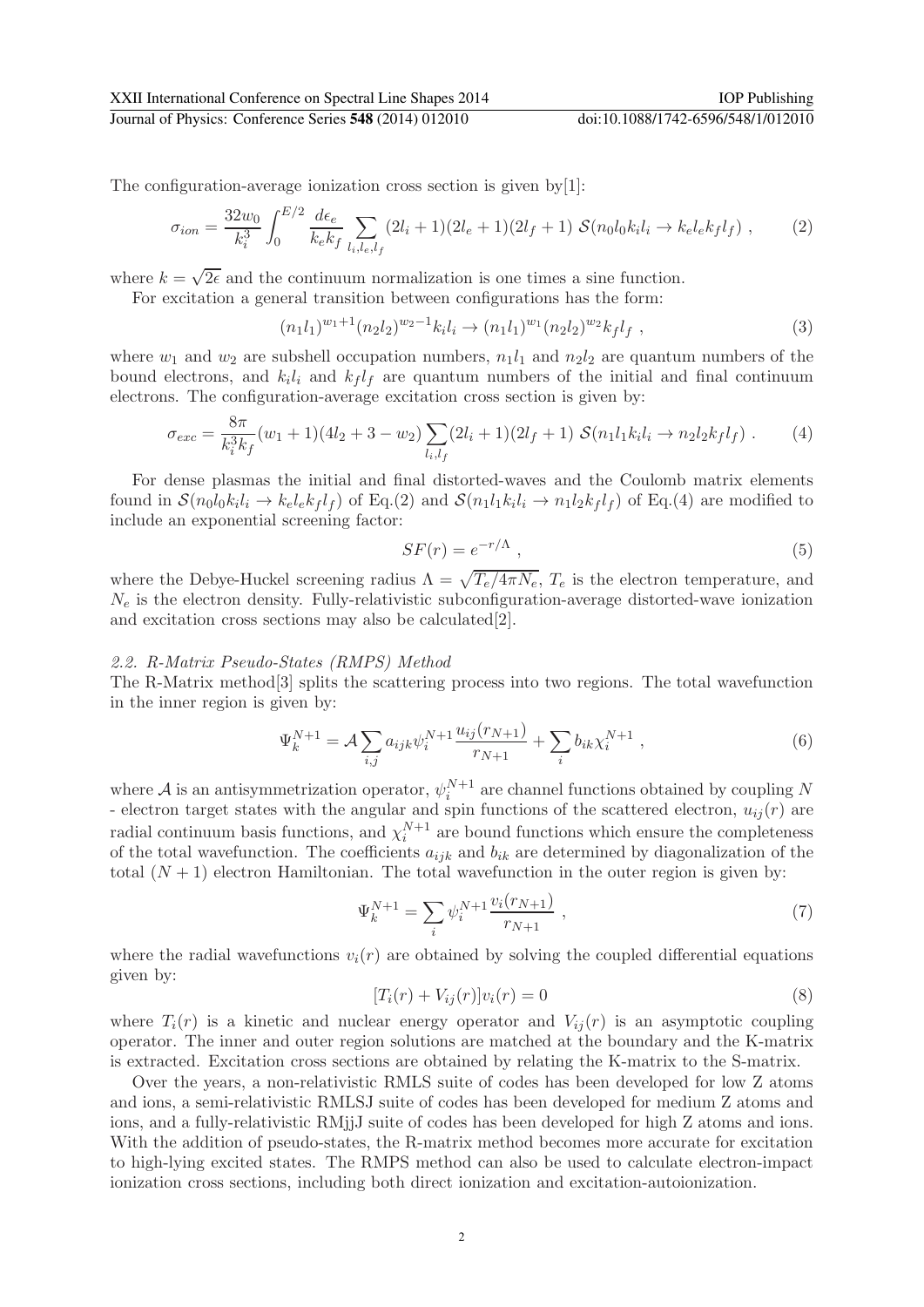### 2.3. Time-Dependent Close-Coupling (TDCC) Method

The time-dependent Schrodinger equation for two-active electron atomic systems is given by:

$$
i\frac{\partial \Psi(\vec{r}_1, \vec{r}_2, t)}{\partial t} = H(\vec{r}_1, \vec{r}_2) \Psi(\vec{r}_1, \vec{r}_2, t) , \qquad (9)
$$

where

$$
H(\vec{r}_1, \vec{r}_2) = -\frac{1}{2}\nabla_1^2 + V(r_1) - \frac{1}{2}\nabla_2^2 + V(r_2) + \frac{1}{|\vec{r}_1 - \vec{r}_2|}.
$$
 (10)

Expanding in coupled spherical harmonics:

$$
\Psi(\vec{r}_1, \vec{r}_2, t) = \sum_{l_1, l_2} \frac{P_{l_1 l_2}^{LS}(r_1, r_2, t)}{r_1 r_2} \sum_{m_1, m_2} C_{m_1 m_2 M}^{l_1 l_2 L} Y_{l_1 m_1}(\hat{r}_1) Y_{l_2 m_2}(\hat{r}_2)
$$
\n(11)

yields the time-dependent close-coupled equations[4]:

$$
i\frac{\partial P_{l_1l_2}^{LS}(r_1,r_2,t)}{\partial t} = [T_{l_1}(r_1) + T_{l_2}(r_2)] \ P_{l_1l_2}^{LS}(r_1,r_2,t) + \sum_{l'_1,l'_2} V_{l_1l_2,l'_1l'_2}^{L}(r_1,r_2) \ P_{l'_1l'_2}^{LS}(r_1,r_2,t) , \quad (12)
$$

where

$$
T_l(r) = -\frac{1}{2}\frac{\partial^2}{\partial r^2} + \frac{l(l+1)}{2r^2} + V(r)
$$
\n(13)

and  $V_{l_1l_2,l'_1l'_2}^L(r_1,r_2)$  is a two-body coupling operator.

Fully-relativistic time-dependent close-coupling equations[5] may also be derived based on the time-dependent Dirac equation. After time propagation of the non-relativistic or fully-relativistic TDCC equations, scattering probabilities and cross sections are obtained by projecting the radial wavefunctions onto antisymmetrized products of bound and continuum radial orbitals.

#### 2.4. Comparison of the CADW, RMPS, and TDCC Methods

As an example, we calculated [6] the electron-impact ionization of Al and compared with experiment[7] in Figures 1-2. CADW direct ionization cross sections were included using Eq.(2) for the  $3p$  and  $3s$  subshells in Figure 1. CADW excitation-autoionization cross sections were included using Eq.(4) for the  $3s \rightarrow 3p$ , 3d and  $3s \rightarrow 4l(l = 0 - 3)$  excitations in Figure 1. The CADW total ionization cross section is about a factor of 2 above experiment. TDCC direct ionization cross sections were included for the 3p and 3s subshells in Figure 2. RMPS total ionization cross sections are also shown in Figure 2. Good agreement is found between the RMPS total ionization calculations and experiment.

#### 2.5. Isonuclear Sequence Databases

Over the last decade light atom isonuclear sequence databases have been assembled based on the most accurate basic collision cross section calculations. Accurate databases are now available for H[8], He[8], Li[9], Be[10], and B[11], while work is in progress for C, N, O, and Ne. Electronic data is available at IAEA/ALADDIN[12]. We also note that previous CADW calculations for the electron-impact ionization of the Fe[13], Ni[14], Kr[15], Sn[16], Xe[16], and W[17] isonuclear sequences are being updated with RMPS and TDCC calculations for the atoms and low-charged ions.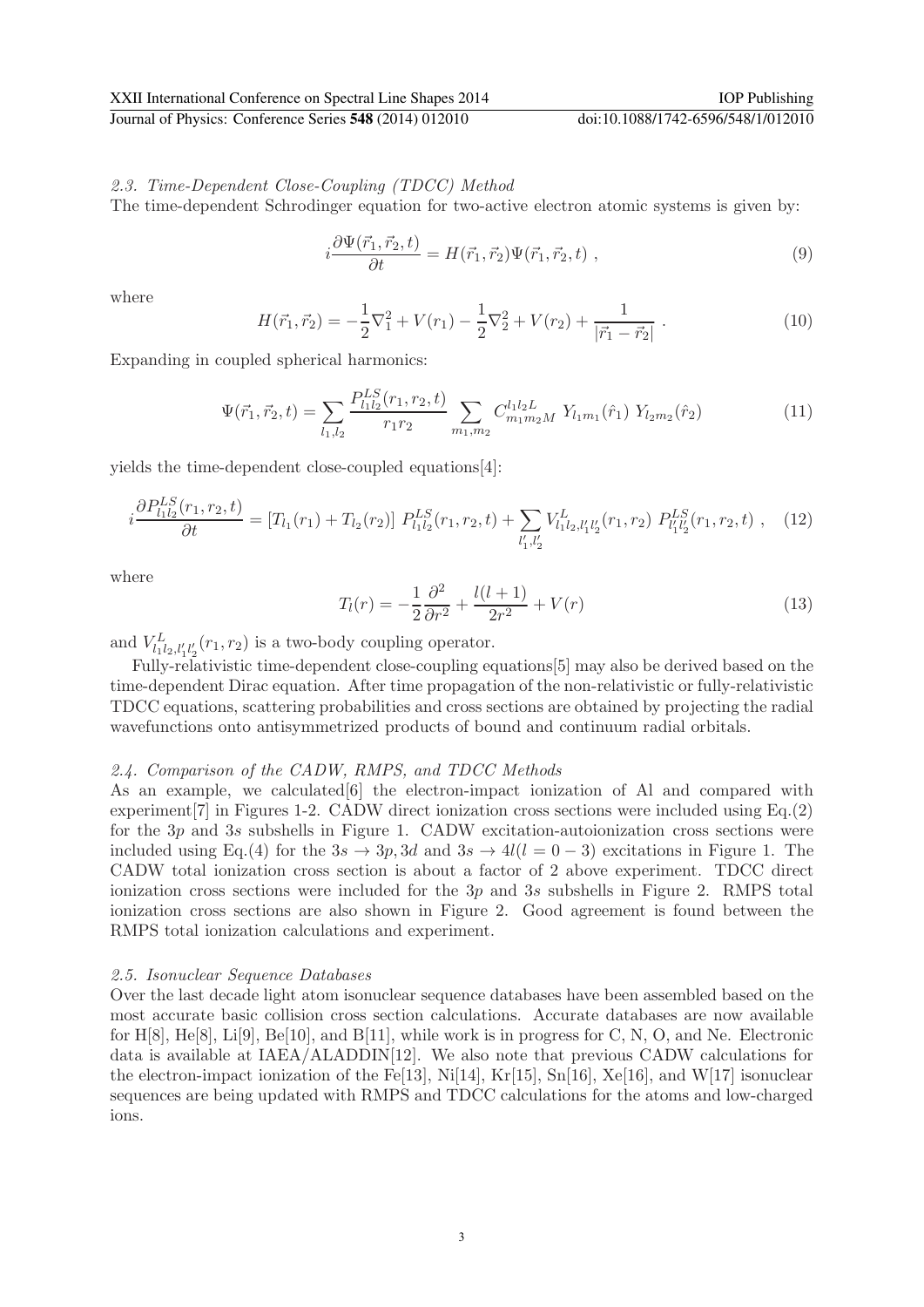

Figure 1. Electron-impact ionization of Aluminum. Solid line (red): CADW total ionization, dashed line (red): CADW direct ionization, circles (blue) with error bars: experiment [7] (1.0)  $Mb = 1.0 \times 10^{-18}$  cm<sup>2</sup>).



**Figure 2.** Electron-impact ionization of Aluminum. Solid line (red): RMPS total ionization, dashed line (red): TDCC direct ionization, circles (blue) with error bars: experiment [7] (1.0 Mb =  $1.0 \times 10^{-18}$  cm<sup>2</sup>).